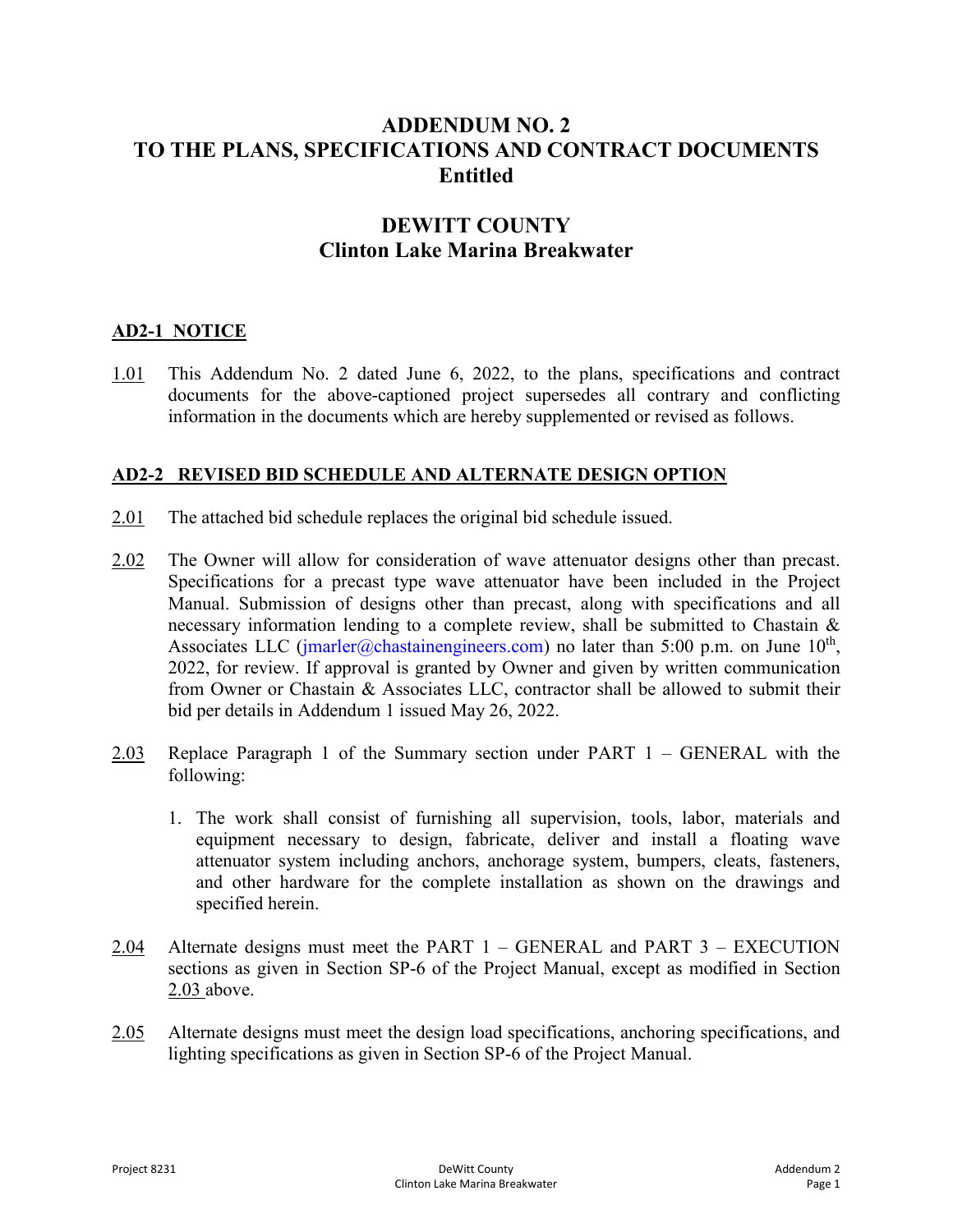2.06 Outside of references to a precast design, all other conditions of the Project Manual remain in effect.

# **AD2-3 CONTRACTOR/SUPPLIER QUESTIONS**

3.01 Submitted questions and our responses are attached.

### **AD2-4 ADDENDUM NO. 2**

4.01 This Addendum No. 2 consists of Articles AD2-1 through AD2-4, with all attachments.

**Chastain & Associates LLC 5 N. Country Club Rd. Decatur, Illinois 62521**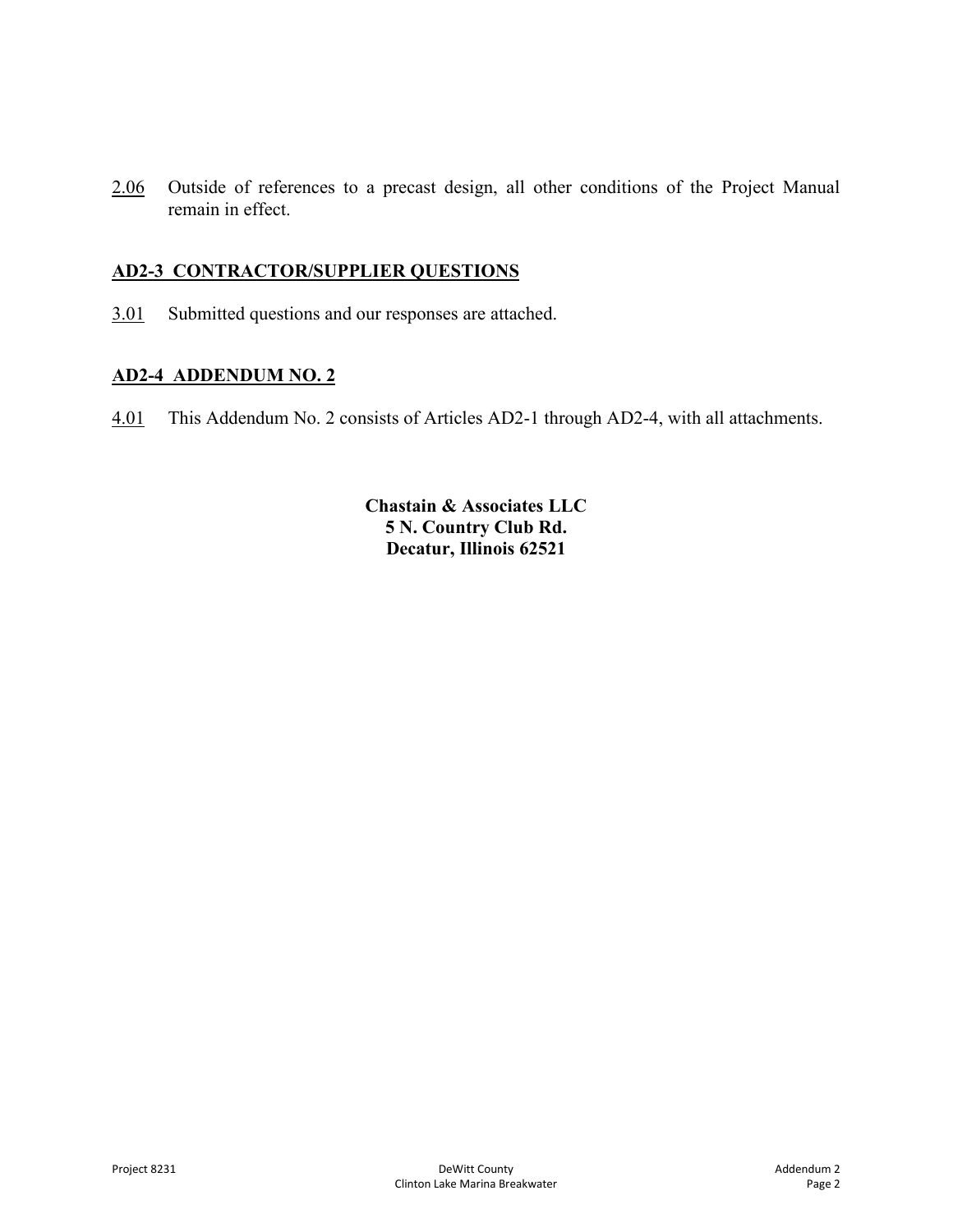# DEWITT COUNTY BOARD

#### For

#### **CLINTON LAKE MARINA BREAKWATER**

### **BID SCHEDULE**

### **BASE BID:**

| <b>DESCRIPTION</b>                                                     | <b>PAY</b><br>UNIT      | QTY | <b>LUMP SUM PRICE</b> |
|------------------------------------------------------------------------|-------------------------|-----|-----------------------|
| 1. WAVE ATTENUATOR                                                     | LS.                     |     |                       |
| 2. ALTERATIONS, CANCELLATIONS,<br>EXTENSIONS, DEDUCTIONS, & EXTRA WORK | NOT TO<br><b>EXCEED</b> |     | \$25,000              |
| <b>TOTAL BID</b>                                                       |                         |     |                       |

Written Bid **with the Community of the Community of the Community of the Community of the Community of the Community of the Community of the Community of the Community of the Community of the Community of the Community of**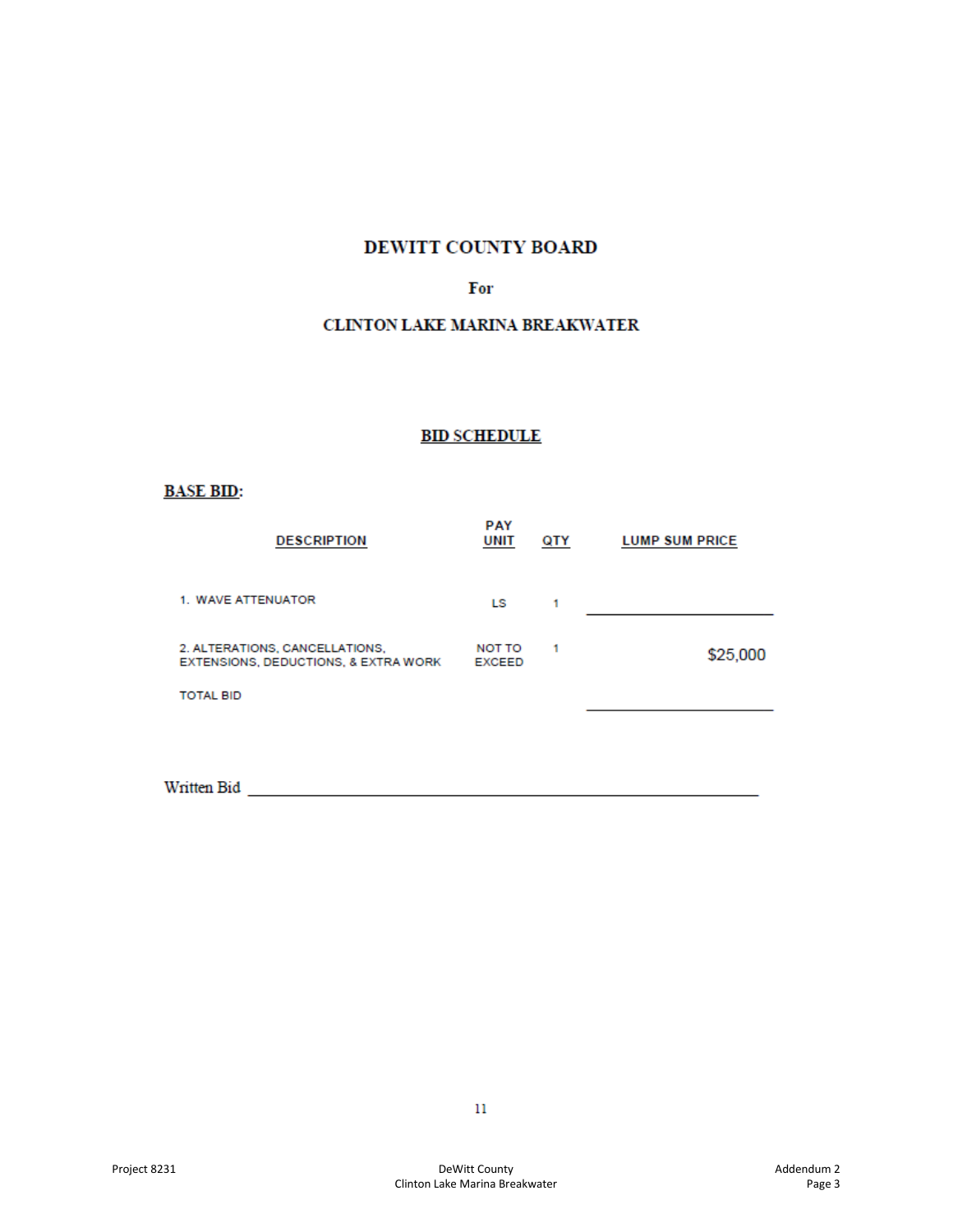# **CONTRACTOR/SUPPLIER QUESTIONS:**

1. On page 23. GC-3 - What is the guarantee period ? Is it one year as stated in the contract warranty ?

#### *Minimum of 1 year.*

2. On page 24 GC-7 - Is it acceptable for inventory at our location be counted as on site since we have cure time before we haul units to site location ?

#### *Yes.*

3. On page GC-8 - we don't know if needed (costs) or how to obtain any permit on your lake. We will get all wide load permits needed for shipping.

### *No additional permits will be needed to unload and assemble product onsite.*

4. On page 25 GC-12 - are you exempt for out of state manufacturers/contractors?

#### *Yes.*

5. On SC-1 prevailing wages what classification do we fit into and this only applies to onsite only labor correct ?

## *Applicable for onsite labor only.*

6. On SP-2 the term breakwater is considered rocks that go from surface to bottom....our wave attenuator is a floating structure.

#### *We are requesting a floating structure.*

7. On SP-5 Can the project date be extended to Dec 31,2022 ....I understand the ice comes in at end of year.

## *This can be negotiated.*